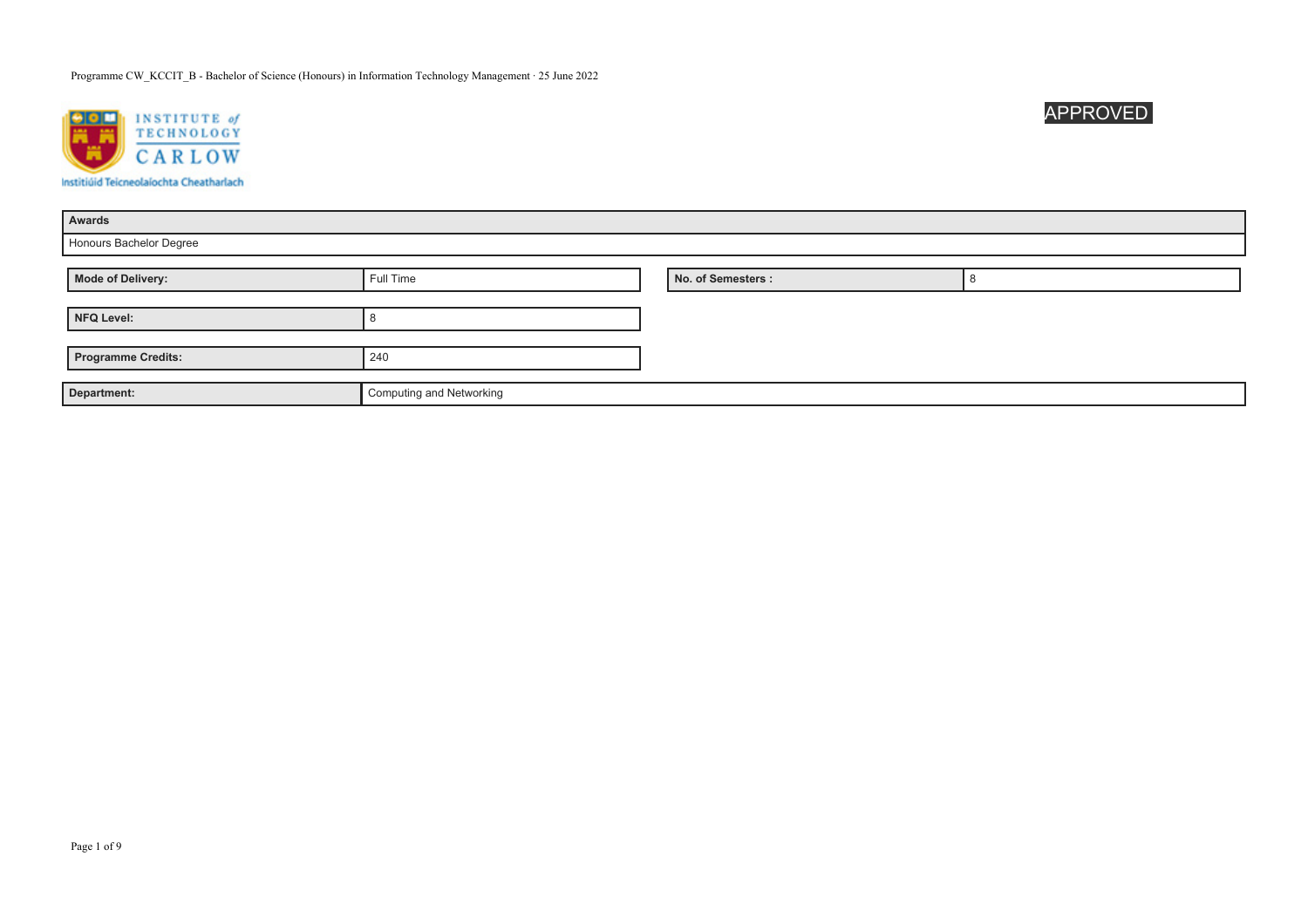# Semester Schedules

Stage 1 / 60 ECTS / Semester 1

| Mandatory   |                                               |
|-------------|-----------------------------------------------|
| Module Code | Module Title                                  |
| <b>PROG</b> | Programming 1                                 |
| MATH        | <b>Mathematics 1</b>                          |
| COMP        | Computer Hardware 1                           |
| NETW        | Networking 1                                  |
| COMM        | Applications and Interpersonal Communications |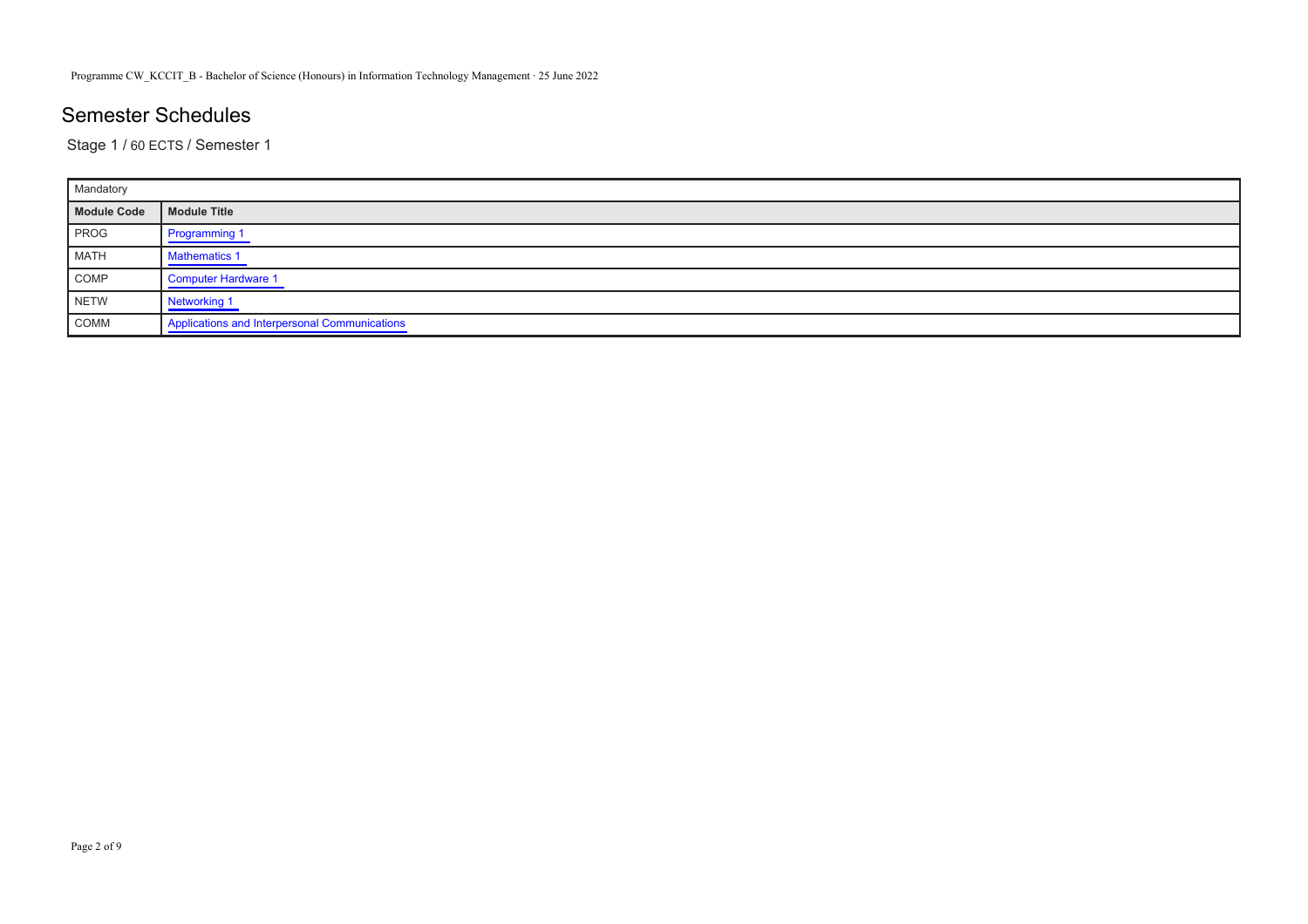Stage 1 / 60 ECTS / Semester 2

| Mandatory   |                          |
|-------------|--------------------------|
| Module Code | Module Title             |
| PROG        | Programming 2            |
| MATH        | <b>Mathematics 2</b>     |
| SYST        | <b>Operating Systems</b> |
| COMP        | Computer Hardware 2      |
| NETW        | Networking 2             |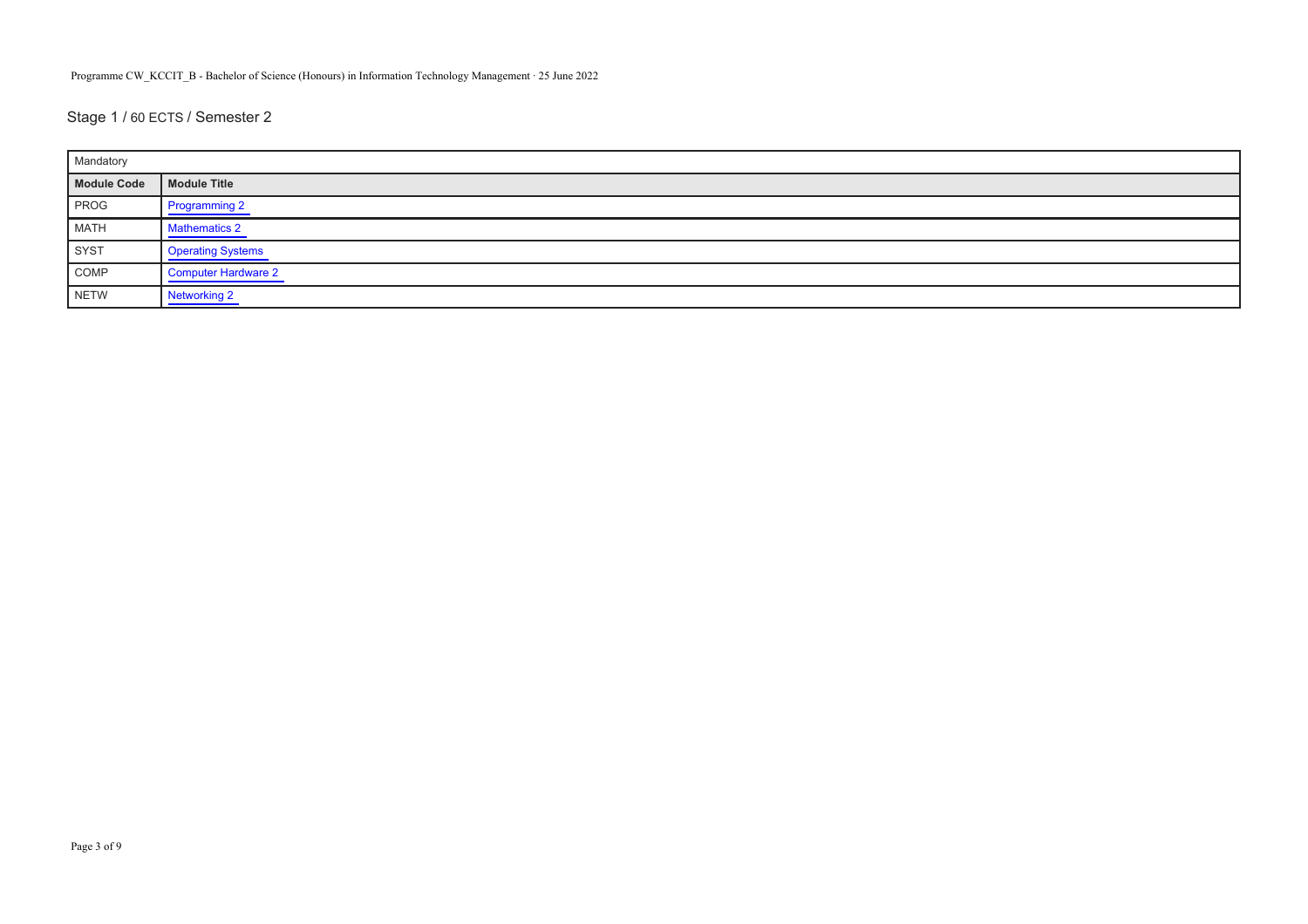### Stage 2 / 60 ECTS / Semester 1

#### Elective Regulation

Learners may apply to EXIT on completion of this stage of the programme with a Higher Certificate in Science in Computing in Applications (Level 6 Embedded Exit Award) provided they have achieved the required learning outc for the level 6 award and have accumulated 120 credits. IT Carlow academic regulation apply

| Mandatory   |                                         |
|-------------|-----------------------------------------|
| Module Code | Module Title                            |
| PROG        | Web Programming and Databases 1         |
| DATA        | Introduction to Data Analytics          |
| <b>ADMN</b> | Systems Administration                  |
| <b>NETW</b> | Networking: Switching and VLAN Concepts |
| <b>MGMT</b> | <b>Business Management</b>              |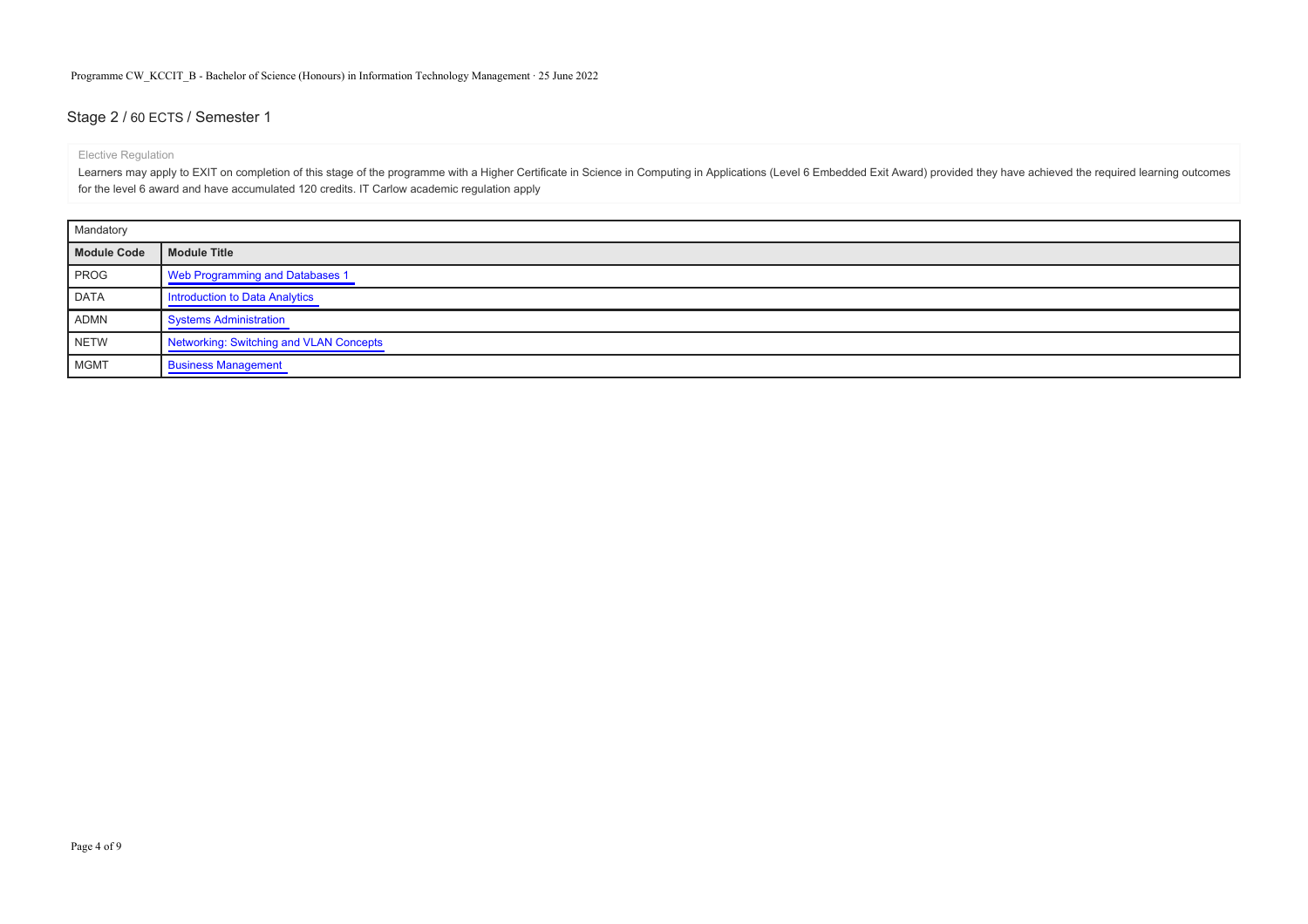# Stage 2 / 60 ECTS / Semester 2

| Mandatory   |                                           |
|-------------|-------------------------------------------|
| Module Code | Module Title                              |
| <b>PROG</b> | Web Programming and Databases 2           |
| FNCE        | <b>Financial Maths</b>                    |
| SYST        | Systems Infrastructure and Security       |
| NETW        | Networking: Wireless and Routing Concepts |
| <b>PROJ</b> | <b>Project 2</b>                          |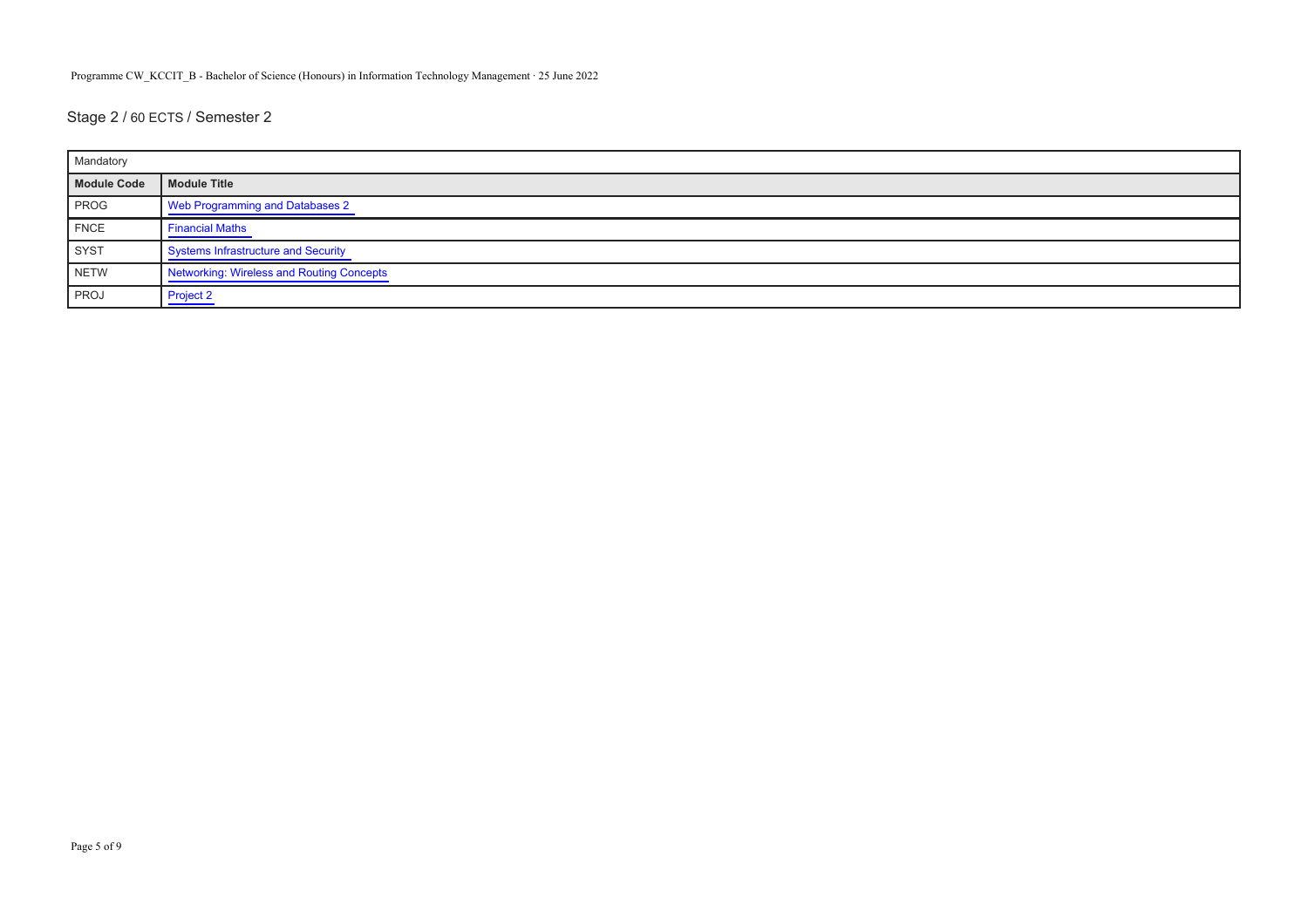### Stage 3 / 60 ECTS / Semester 1

#### Elective Regulation

Learners may apply to EXIT on completion of this stage of the programme with a Bachelor of Science in Information Technology Management (Level 7 Embedded Exit Award) provided they have achieved the required learning outcomes for the level 7 award and have accumulated 180 credits. IT Carlow academic regulation apply

| Mandatory   |                               |
|-------------|-------------------------------|
| Module Code | Module Title                  |
| SYST        | <b>Information Systems</b>    |
| MGMT        | <b>Project Management</b>     |
| ADMN        | Secure Systems Administration |
| APPL        | Web and Cloud Applications    |
| <b>NETW</b> | Networking III                |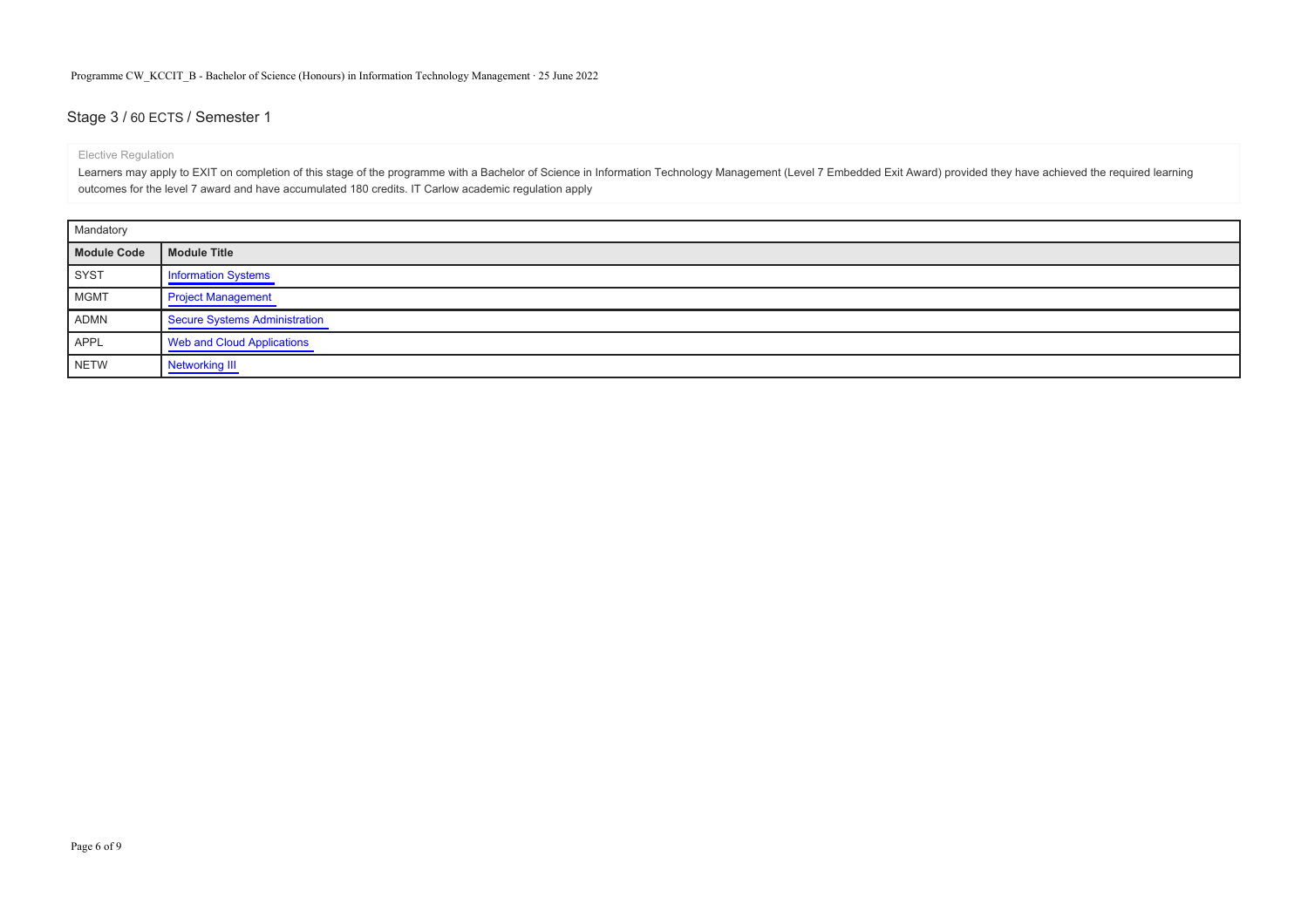# Stage 3 / 60 ECTS / Semester 2

| Mandatory   |                                 |
|-------------|---------------------------------|
| Module Code | Module Title                    |
| <b>WKPL</b> | <b>Work Placement</b>           |
| <b>PROJ</b> | <b>Project</b>                  |
| RECH        | <b>Approved Semester Abroad</b> |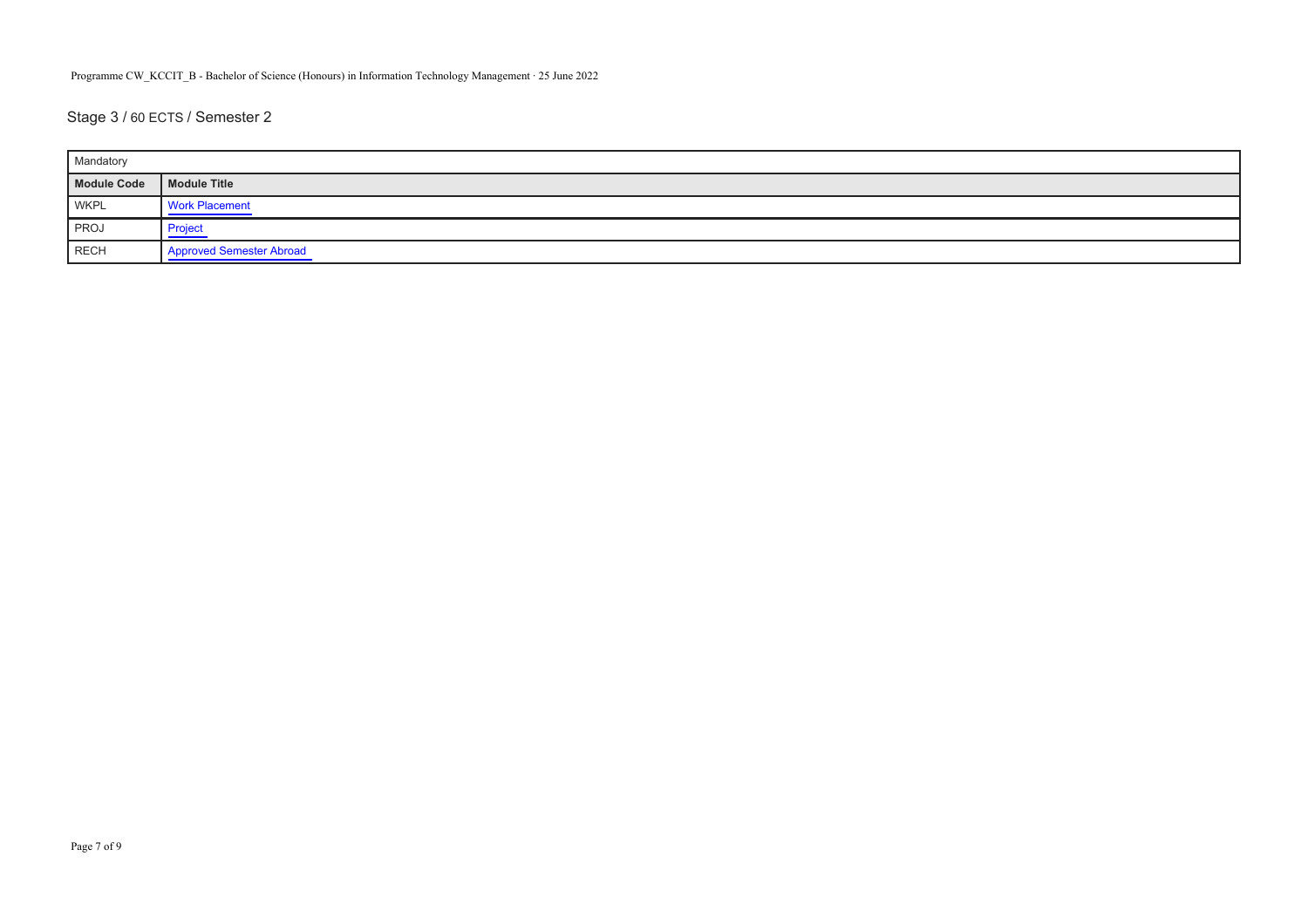Stage 4 / 60 ECTS / Semester 1

| Mandatory   |                                      |
|-------------|--------------------------------------|
| Module Code | Module Title                         |
| SYST        | <b>Advanced Database Systems</b>     |
| SKLS        | <b>People Management Skills</b>      |
| TECH        | Innovation and Technology Management |
| NETW        | <b>Networking Systems Management</b> |
| PROJ        | Project (Part 1 of 2)                |